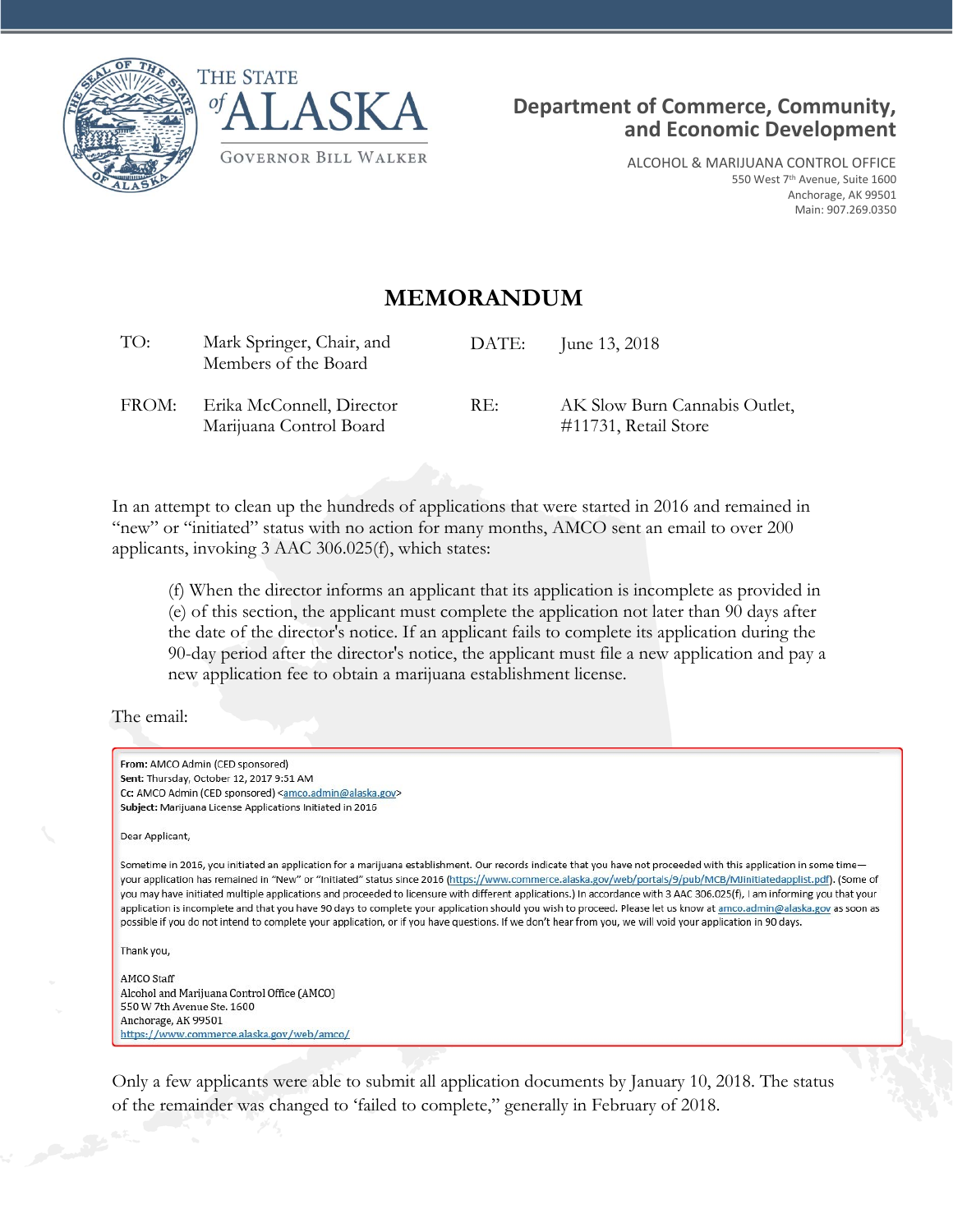AK Slow Burn Cannabis Outlet #11731 MCB June 13, 2018 Page 2 of 2

There were several applicants who had worked on their applications, submitting various forms and payment after receiving the October 2017 email, but not completing the requirements by January 10, 2018, so their applications were changed to "failed to complete." In March, I was contacted by Jana Weltzin, representing several of the applicants, who pointed out that 3 AAC 306.025(e) states:

(e) If an application for a marijuana establishment license is incomplete, the director shall notify the applicant by electronic mail at the address provided by the applicant and shall either

(1) return an incomplete application in its entirety; or

(2) request the applicant to provide additional identified items needed to complete the application.

Ms. Weltzin argued that I had not either returned any incomplete applications or informed the applicants of what additional items were needed to complete the application.

As I had not returned any incomplete applications or identified the specific missing items, and in order to be most fair to those applicants who had been working on their application but had not met the January 10 deadline, I rescinded my determination for several applicants, and sent them new individual emails identifying which application forms they were missing and providing them a new 90 day period in which to provide the missing items.

In early May, I received an email from Ms. Weltzin regarding AK Slow Burn Cannabis Outlet, #11731, requesting that this application, which had been put into "failed to complete status," also be "revived."

This application was initiated online in December of 2016. Since then, not a single application form has been submitted.